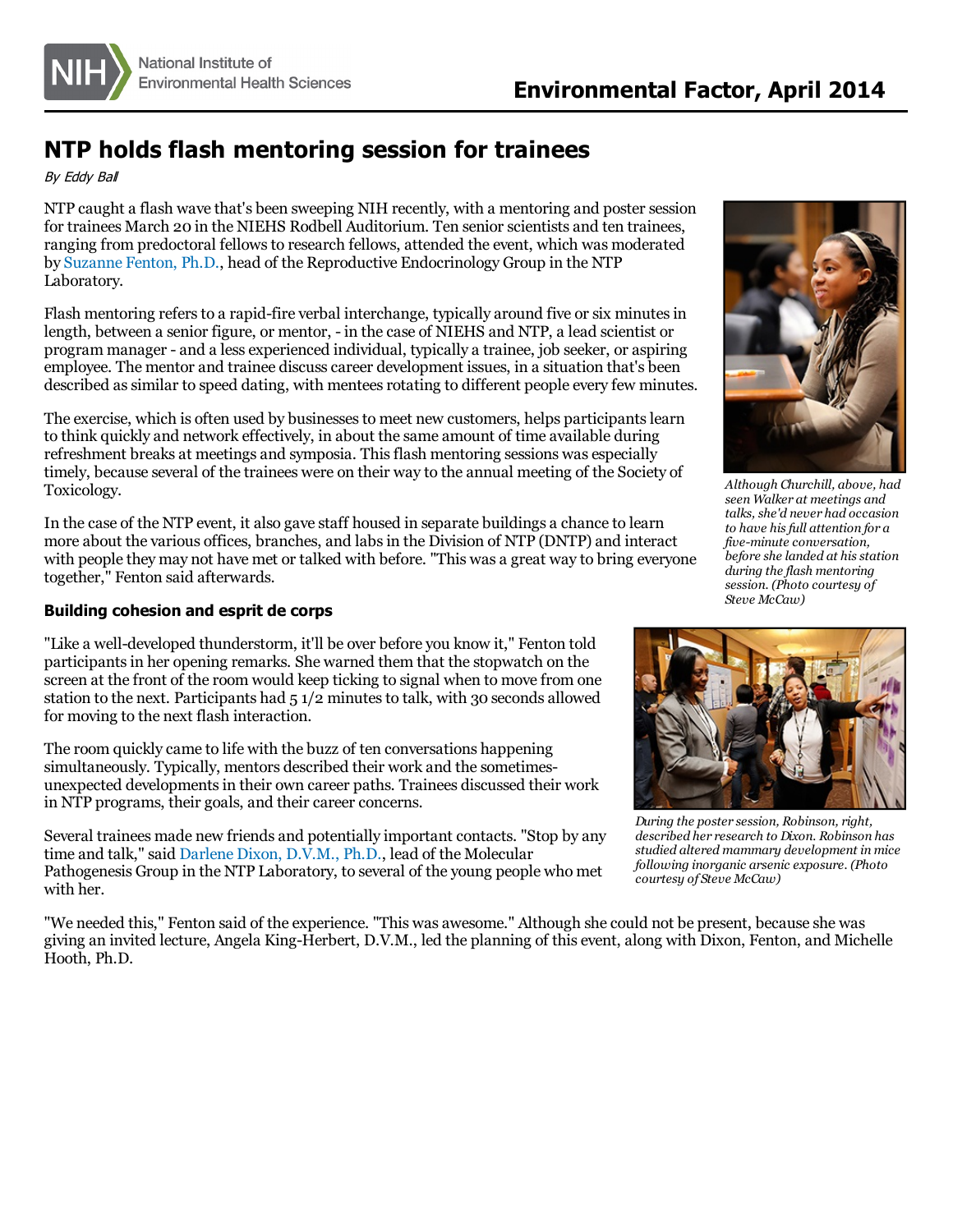

*During one of hisfirst stops, predoctoral trainee Filgo quizzed Lunn about the Report on Carcinogens, a high-profile publication NTP produces every two yearsfor the Secretary ofthe U.S. Department of Health and Human Services. (Photo courtesy of Steve McCaw)*



*Fenton devoted most of her attention to monitoring the time, but she jumped in toward the end when trainees ran out of new mentorsto visit. She is shown talking with Surh about her own career path, which took her from the U.S. Environmental Protection Agency to NIEHS and NTP in 2009. (Photo courtesy of Steve McCaw)*



*Hooth of ered insights about networking during her talk with Filgo. They seemed to agree that flash mentoring is an idea whose time hascome, in science, as well as business. (Photo courtesy of Steve McCaw)*



*Tice wasclearly enjoying his flash conversation with Goldsmith, proving that business and fun can readily mix. One of Tice's recommendationscould apply to anyone - trainee or senior scientist. "You need to broaden your horizons," he said. (Photo courtesy of Steve McCaw)*